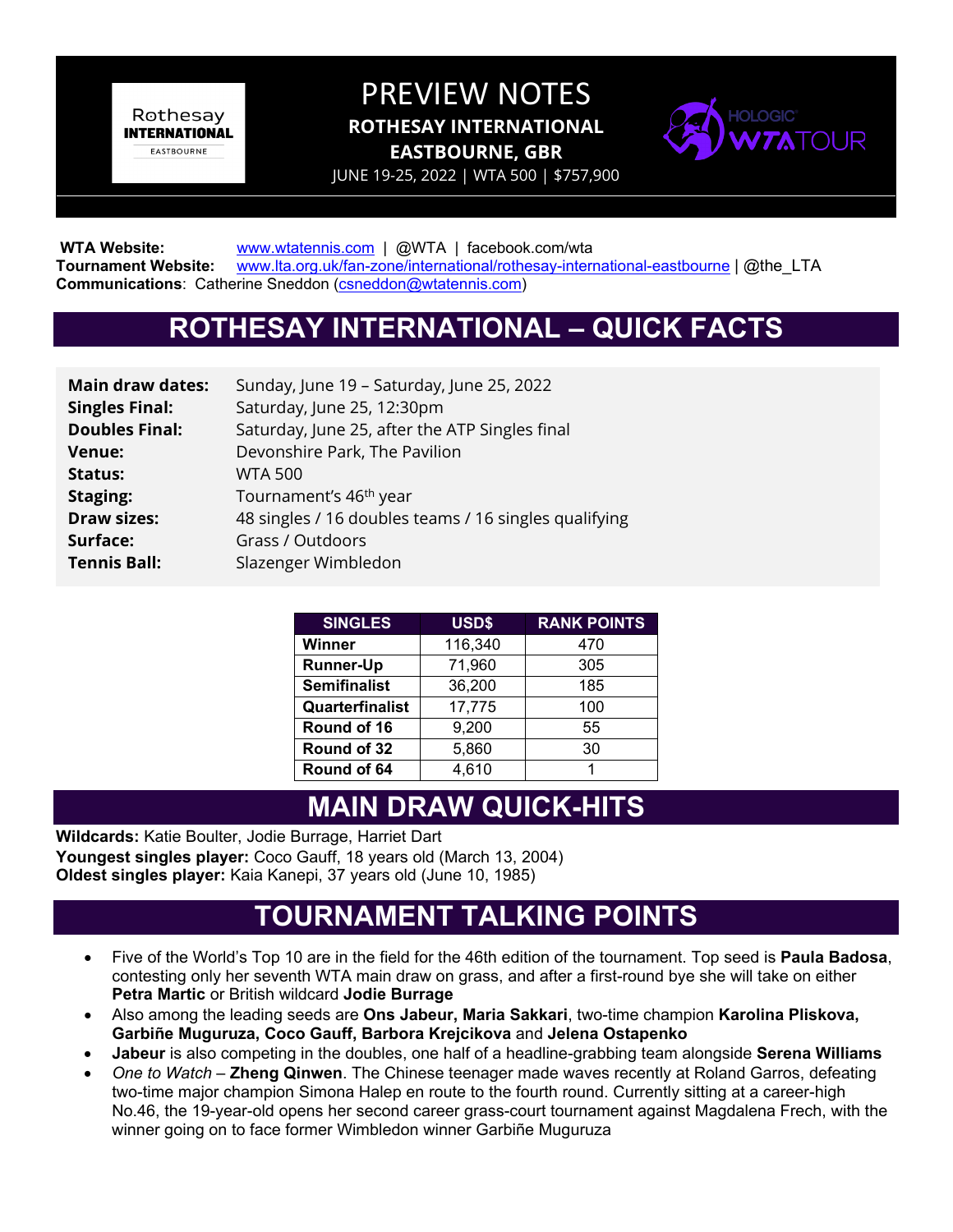Rothesay **INTERNATIONAL** EASTBOURNE

#### PREVIEW NOTES **ROTHESAY INTERNATIONAL EASTBOURNE, GBR**



JUNE 19-25, 2022 | WTA 500 | \$757,900

# **TOP 4 SEEDS' TOURNAMENT HISTORY\***

| <b>PLAYER</b>         | <b>TOURNAMENT HISTORY</b>                                                                                                                                                             | W/L      | $WIN$ % |
|-----------------------|---------------------------------------------------------------------------------------------------------------------------------------------------------------------------------------|----------|---------|
| [1] Paula Badosa      | 1r (1): 2021 (I. Svitolina)                                                                                                                                                           | $0 - 0$  | .000    |
| [2] Ons Jabeur        | SF (1): 2019 (I. Kerber via W/O)<br>2r (1): 2021 (I. Ostapenko)                                                                                                                       | $5-1$    | .833    |
| [3] Maria Sakkari     | 2r (1): 2019 (I. Konta)<br>1r (1): 2018 (I. Kuznetsova)                                                                                                                               | $1 - 2$  | .333    |
| [4] Karolina Pliskova | WON (2): 2017 (d. Wozniacki in F), 2019 (d. Kerber in F)<br>R-Up (1): 2016 (I. Cibulkova)<br>QF (1): 2018 (I. Sabalenka)<br>3r (1): 2015 (I. A.Radwanska)<br>1r (1): 2021 (I. Giorgi) | $16 - 4$ | .800    |

*\*main-draw matches only*

# **COUNTRY & REGION BREAKDOWN**

Not including qualifiers, a total of 22 countries and regions are represented in the main draw, led by the United States with six players:

| Australia (1)             | Ajla Tomljanovic                                                                        |
|---------------------------|-----------------------------------------------------------------------------------------|
| Belgium (2)               | Elise Mertens, Maryna Zanevska                                                          |
| Brazil (1)                | Beatriz Haddad Maia                                                                     |
| China $(2)$               | Zhang Shuai, Zheng Qinwen                                                               |
| Colombia (1)              | Camila Osorio                                                                           |
| Croatia (1)               | Petra Martic                                                                            |
| <b>Czech Republic (5)</b> | Marie Bouzkova, Barbora Krejcikova, Petra Kvitova, Tereza Martincova, Karolina Pliskova |
| Estonia (1)               | Kaia Kanepi                                                                             |
| Great Britain (3)         | Katie Boulter, Jodie Burrage, Harriet Dart                                              |
| Greece (1)                | Maria Sakkari                                                                           |
| Hungary (1)               | Panna Udvardy                                                                           |
| Italy (1)                 | Camila Giorgi                                                                           |
| Kazakhstan (2)            | Yulia Putintseva, Elena Rybakina                                                        |
| Latvia (1)                | Jelena Ostapenko                                                                        |
| Montenegro (1)            | Danka Kovinic                                                                           |
| Poland (2)                | Magdalena Frech, Magda Linette                                                          |
| Romania (2)               | Sorana Cirstea, Elena-Gabriela Ruse                                                     |
| Spain (4)                 | Paula Badosa, Nuria Parrizas Diaz, Garbiñe Muguruza, Sara Sorribes Tormo                |
| Switzerland (2)           | Viktorija Golubic, Jil Teichmann                                                        |
| Tunisia (1)               | Ons Jabeur                                                                              |
| Ukraine (3)               | Anhelina Kalinina, Marta Kostyuk, Dayana Yastremska                                     |
| United States (6)         | Madison Brengle, Lauren Davis, Coco Gauff, Madison Keys, Alison Riske, Shelby Rogers    |